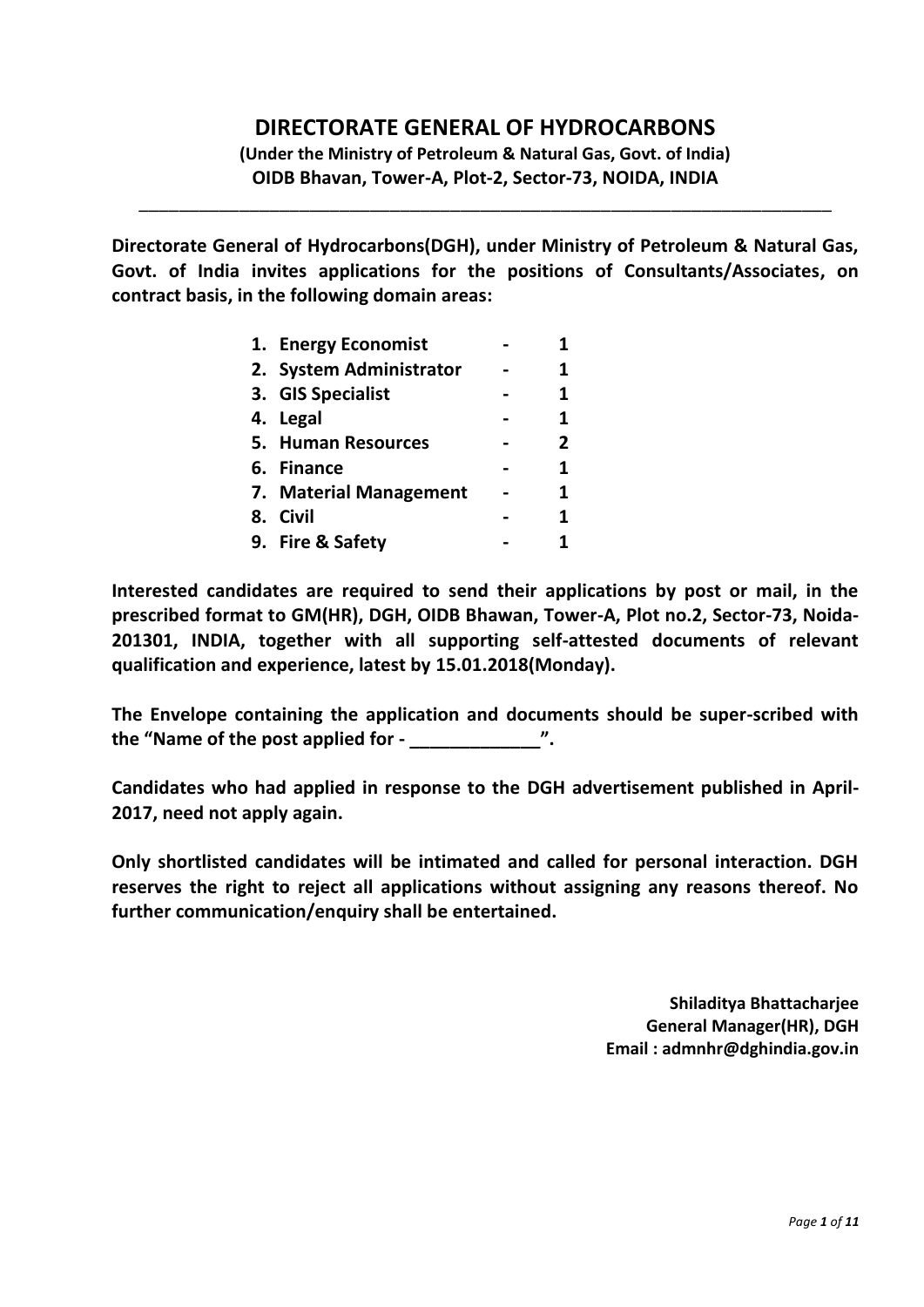# **Position applied for:** *Position applied for:*

| 1. NAME                                                    |  |
|------------------------------------------------------------|--|
| 2. PRESENT ADDRESS (for TA Claim)                          |  |
| <b>3. CONTACT DETAILS</b><br>(MOBILE, LANDLINE AND E-MAIL) |  |
| 4. DATE OF BIRTH & AGE (AS ON 15.01.2018)                  |  |
| <b>5. CURRENT POSITION</b>                                 |  |
| <b>6. CURRENT ASSIGNMENT</b>                               |  |
| 7. PROFESSIONAL QUALIFICATIONS                             |  |
|                                                            |  |

- 
- ii)
- iii)

(Rows may be added/deleted)

#### 8. **PROFESSIONAL EXPERIENCE**:

| S.N. | Position Held | Organisation | From (dd/mm/yyyy)<br>to (dd/mm/yyyy) | Responsibilities |
|------|---------------|--------------|--------------------------------------|------------------|
|      |               |              |                                      |                  |
|      |               |              |                                      |                  |
|      |               |              |                                      |                  |
|      |               |              |                                      |                  |

(Rows may be added)

#### 9. **ACHIEVEMENTS AND AWARDS:**

- i.
- ii.

(Rows may be added)

### 10**. REFERENCES (Please provide two references):**

| S. N. | Name | Address | E-mail, Mobile and<br>Landline |
|-------|------|---------|--------------------------------|
|       |      |         |                                |
|       |      |         |                                |

#### 11**. CURRENT PACKAGE (IN RUPEES PER MONTH): \_\_\_\_\_\_\_\_\_\_\_\_\_\_\_\_\_\_\_\_\_\_\_\_\_\_\_**

(Copy of Pay-slip to be attached)

PLACE : SIGNATURE : DATE : NAME : NAME : NAME : NAME : NAME : NAME : NAME : NAME : NAME : NAME : NAME : NAME : NAME : NAME : NAME : NAME : NAME : NAME : NAME : NAME : NAME : NAME : NAME : NAME : NAME : NAME : NAME : NAME : NAME : NAME : NAME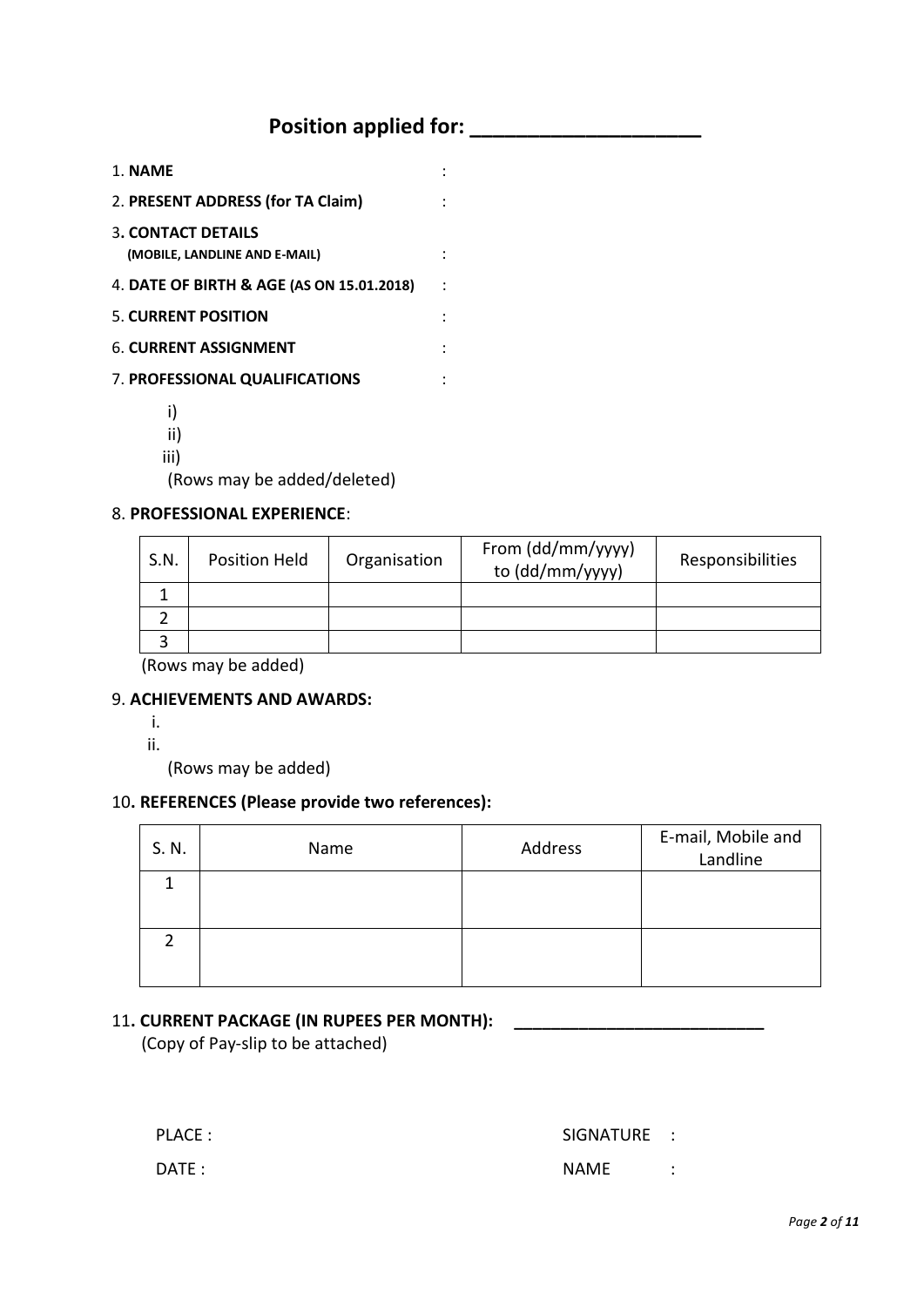|      | 1. Position        | : Consultant (Energy Economist)                                                                                                                                |
|------|--------------------|----------------------------------------------------------------------------------------------------------------------------------------------------------------|
|      |                    | 2. Educational Qualification: Post Graduate in Economics                                                                                                       |
|      |                    | 3. Desirable qualification : Ph.D./M.Phil. in Economics                                                                                                        |
|      | 4. Work Experience | : Minimum five(5) years relevant experience preferably in Energy<br>Economics with exposure in Energy Modelling and Knowledge of World<br>Oil and Gas scenario |
| 5.   | Desired skills     | : Excellent Financial modelling skills using MS Excel,                                                                                                         |
|      |                    | Understanding and experience of building financial models of<br>Upstream E&P Assets,                                                                           |
|      |                    | Ability to carry out Sensitivity Analysis to various assumptions and<br>Scenario,                                                                              |
|      |                    | Ability to carry out macro-economic demand-supply analysis of Energy<br>Markets, particularly Oil & Gas and Power,                                             |
|      |                    | Ability to carry out analysis of Oil and Gas markets in India/<br>International-Scenario Analysis based on various policies                                    |
|      | 6. Age             | : Not more than 45 years as on closing date of application                                                                                                     |
|      | 7. Remuneration    | : Upto Rupees Two lakhs per month                                                                                                                              |
| 8. . | Tenure             | : Five (5) years                                                                                                                                               |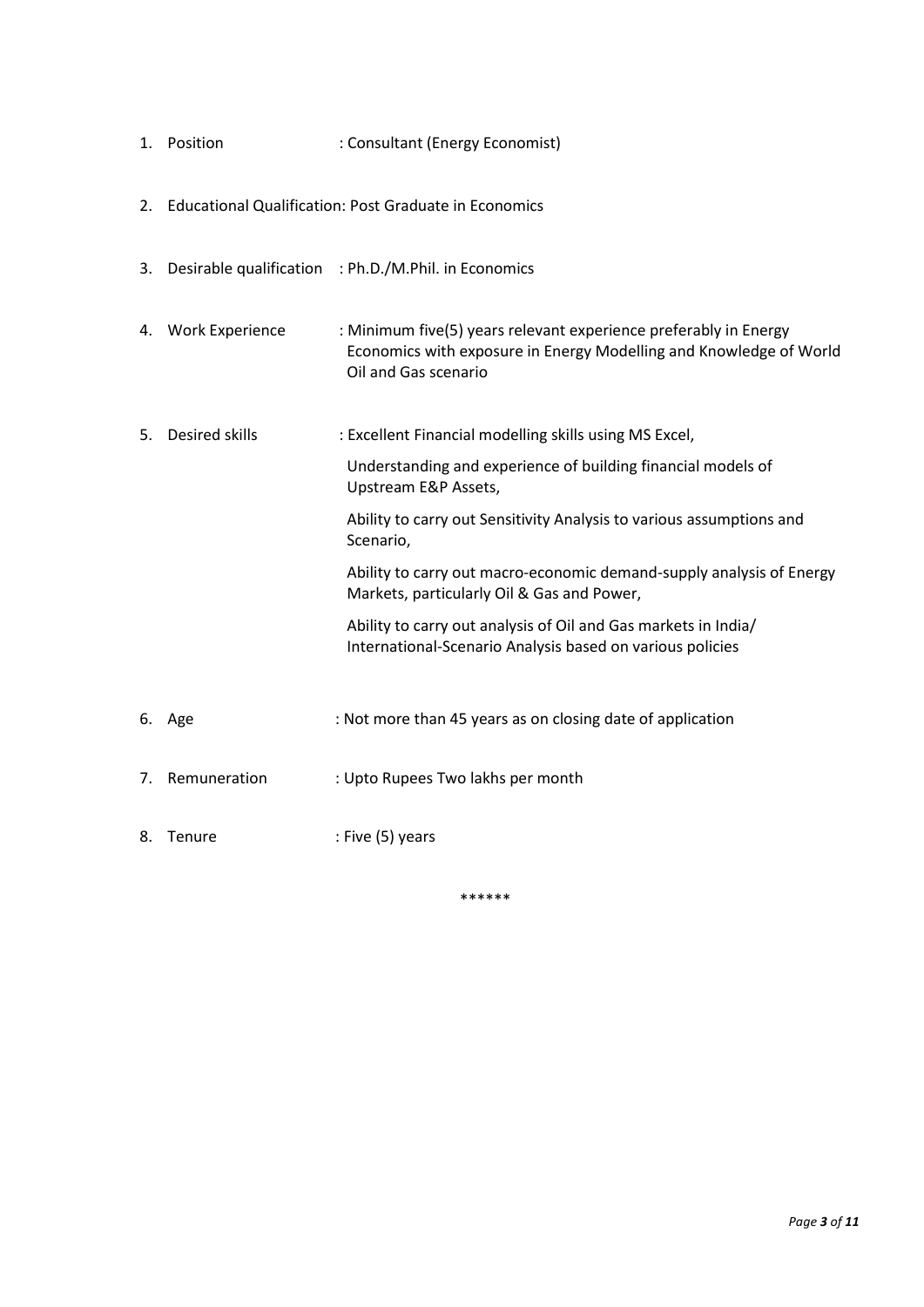|    | 1. Position                                                | Consultant/Associate (System Administrator)                                                                                                                                                                                                                                                                                                     |
|----|------------------------------------------------------------|-------------------------------------------------------------------------------------------------------------------------------------------------------------------------------------------------------------------------------------------------------------------------------------------------------------------------------------------------|
|    | 2. Educational qualification/<br>Work Experience required: | Masters' degree in Computer Applications / Bachelor of<br>Engg./Bachelor of Information Technology from a recognised<br>University, with 5 years' experience in relevant field                                                                                                                                                                  |
|    |                                                            | <b>Or</b>                                                                                                                                                                                                                                                                                                                                       |
|    |                                                            | M.Sc.(Computer Science) with First Class or atleast 60% marks in<br>aggregate, with 6 years' experience in relevant field                                                                                                                                                                                                                       |
|    |                                                            | <b>Or</b>                                                                                                                                                                                                                                                                                                                                       |
|    |                                                            | B.Sc. (Computer Science) or BCA with First Class or atleast 60%<br>marks in aggregate, with 8 years' experience in relevant field                                                                                                                                                                                                               |
| 3. | Desired technical experience:                              | Candidate should have worked as Team-Lead in a Data Center on<br>technologies such as Firewall, Network switches, NAS,<br>SAN(Storage), Robotic Tape Library, Blade Servers, VM Ware<br>Infrastructure, Linux and Windows Servers, and HP Data Protector<br>Software etc. in Govt./PSU or semi-government organisation will<br>be advantageous. |
|    |                                                            | Ability to maintain installation and configuration procedures for<br>Data Center                                                                                                                                                                                                                                                                |
|    |                                                            | Able to perform daily system monitoring, verifying the integrity<br>and availability of all hardware, server resources, systems and key<br>processes                                                                                                                                                                                            |
|    |                                                            | Ensure data security and perform regular security monitoring<br>Perform regular back-up services                                                                                                                                                                                                                                                |
|    |                                                            | Experience of working in a similar position in an E&P database<br>management and System,                                                                                                                                                                                                                                                        |
|    |                                                            | Administration of a medium-to-large sized company or in a Data<br>Repository and Archival Centre is desirable                                                                                                                                                                                                                                   |
| 4. | <b>Professional Certifications</b><br>desired:             | Should have knowledge of International Certification, ISO-27001<br>Professional certifications like Linux/Unix certified, VMware<br>Certified, and Microsoft certified etc.                                                                                                                                                                     |
|    | 5. Age                                                     | Not more than 40 years as on closing date of applications                                                                                                                                                                                                                                                                                       |
| 6. | Remuneration                                               | Upto Rupees two lakhs per month                                                                                                                                                                                                                                                                                                                 |
| 7. | Tenure                                                     | Upto Five (5) years                                                                                                                                                                                                                                                                                                                             |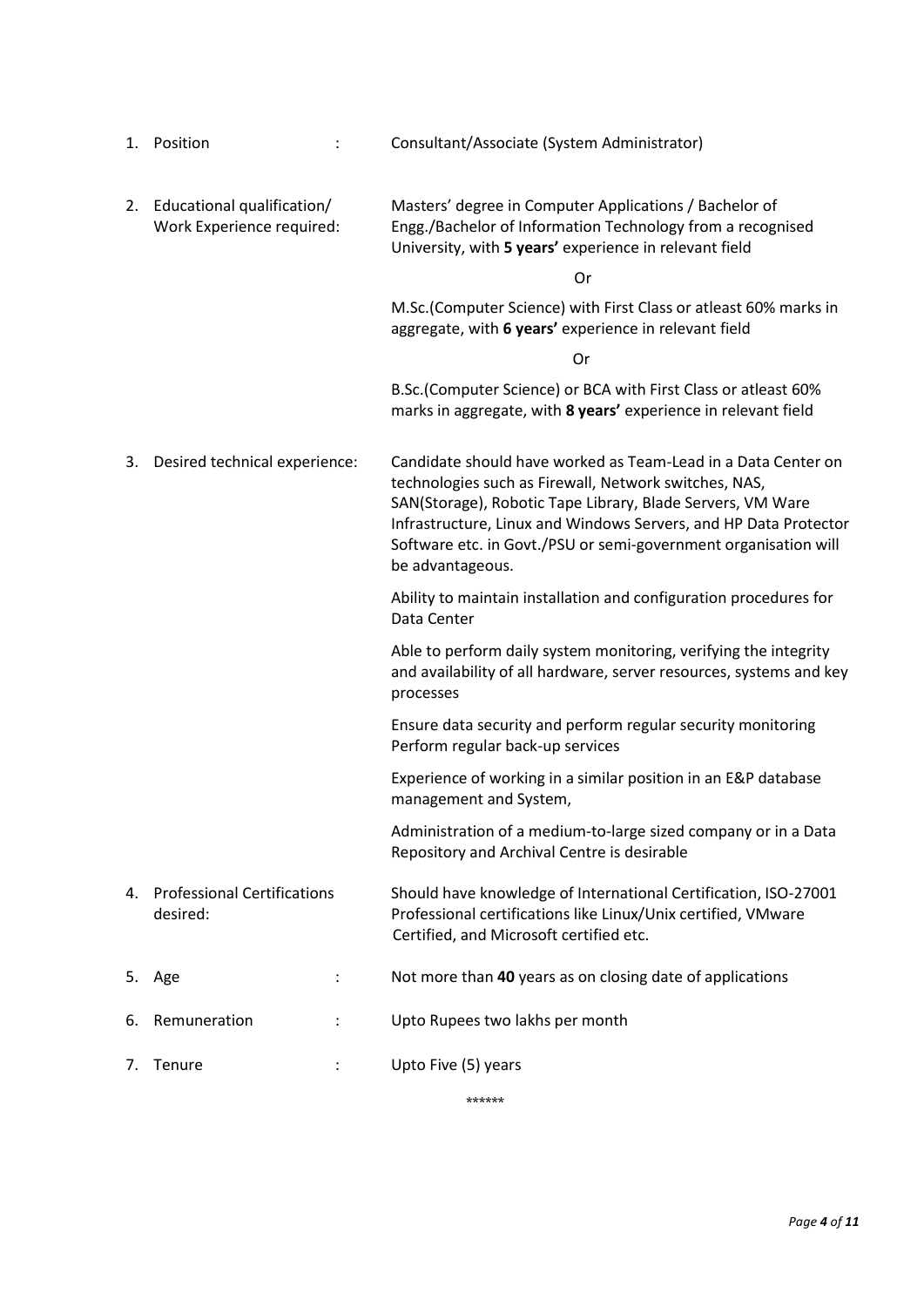|    | 1. Position                  | : Consultant/Associate(GIS Specialist)                                                                                                                                                                                                                                       |
|----|------------------------------|------------------------------------------------------------------------------------------------------------------------------------------------------------------------------------------------------------------------------------------------------------------------------|
|    | 2. Educational Qualification | : Master's degree in geography, computer science, earth science,<br>civil or related field                                                                                                                                                                                   |
|    |                              | <b>Or</b><br>Graduate with diploma in geography, computer science, earth<br>science, civil or related field with three(03) years of experience in<br>GIS related activities.                                                                                                 |
|    | 3. Work Experience:          | Experience of working as a GIS Administrator in Exploration and<br>Production Industry or other relevant sector.                                                                                                                                                             |
|    |                              | In addition to fulfilling minimum qualification criteria, 6+ years<br>experience and knowledge with GIS databases and editing using<br>ESRI ArcGIS software; experience working on energy, oil and gas or<br>other related projects;                                         |
|    |                              | Working knowledge of industry standard softwares such as<br>ArcMap, AutoCAD, Geographix, Global Mapper etc.                                                                                                                                                                  |
|    |                              | Expertise in creating maps like block map, geophysical features<br>map, base map containing well and seismic lines using ArcGIS and<br>to/from<br>importing/exporting<br>data<br>other<br>softwares<br>and<br>transforming digital data to/from various cartographic system. |
| 4. | <b>Desired Skills:</b>       | Cartography and drafting illustration skills                                                                                                                                                                                                                                 |
|    |                              | Certified GIS Professional from recognized Certification Institute<br>with knowledge of ESRI products including ArcGIS, SDE, ArcMap,<br>ArcIMS.                                                                                                                              |
|    |                              | Knowledge of seismic and spatial data types related to both<br>onshore and offshore seismic                                                                                                                                                                                  |
|    |                              | Familiarity with popular G&G software packages such as Petrel,<br>Kingdom etc. in relation to applications/interface with GIS<br>softwares                                                                                                                                   |
|    |                              | Experience of working in multidisciplinary team including geologist,<br>geophysicist and engineers.                                                                                                                                                                          |
|    | <b>5.</b> Age                | : Not more than 50 years of age                                                                                                                                                                                                                                              |
| 6. | Remuneration                 | : Upto Rupees two lakhs per month                                                                                                                                                                                                                                            |
|    | 7. Tenure                    | : Upto 5 years                                                                                                                                                                                                                                                               |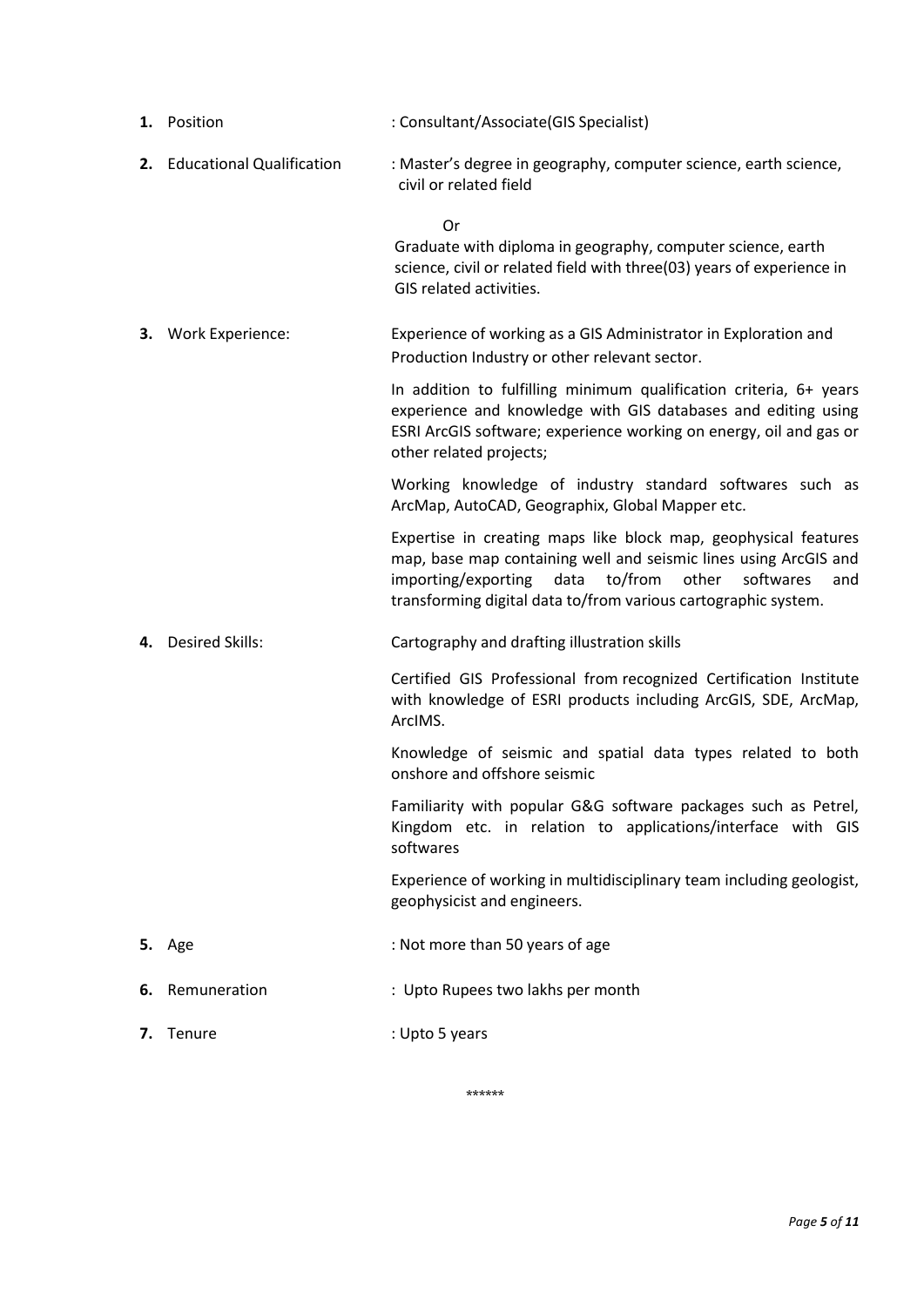|    | 1. Position        | : Consultant/Associate (Legal)                                                                                                                            |
|----|--------------------|-----------------------------------------------------------------------------------------------------------------------------------------------------------|
|    |                    | 2. Educational Qualification: Full-time Graduate degree in Law(Professional) with minimum<br>55% marks from Govt. recognized Institute as per BCI norms   |
| 3. | Desirable          | : Post-Graduation in Law                                                                                                                                  |
|    | 4. Work Experience | : Minimum 3 years relevant experience in handling legal matters                                                                                           |
| 5. | Desired skills     | : Experience of Arbitrations Cases,                                                                                                                       |
|    |                    | Experience of Domestic Litigation in Courts,                                                                                                              |
|    |                    | Analysis of disputes, strategy making and ensuring implementation of<br>Legal processes,                                                                  |
|    |                    | Drafting/vetting of various kinds of Agreements, Tender, Guarantees,<br>Memorandum of Understanding, Bond, Undertakings, Notices, reply to<br>Notice etc. |
|    | 6. Age             | : Not more than 35 years as on closing date of application                                                                                                |
| 7. | Remuneration       | : Upto Rupees two lakhs per month                                                                                                                         |
| 8. | Tenure             | : Five $(5)$ years                                                                                                                                        |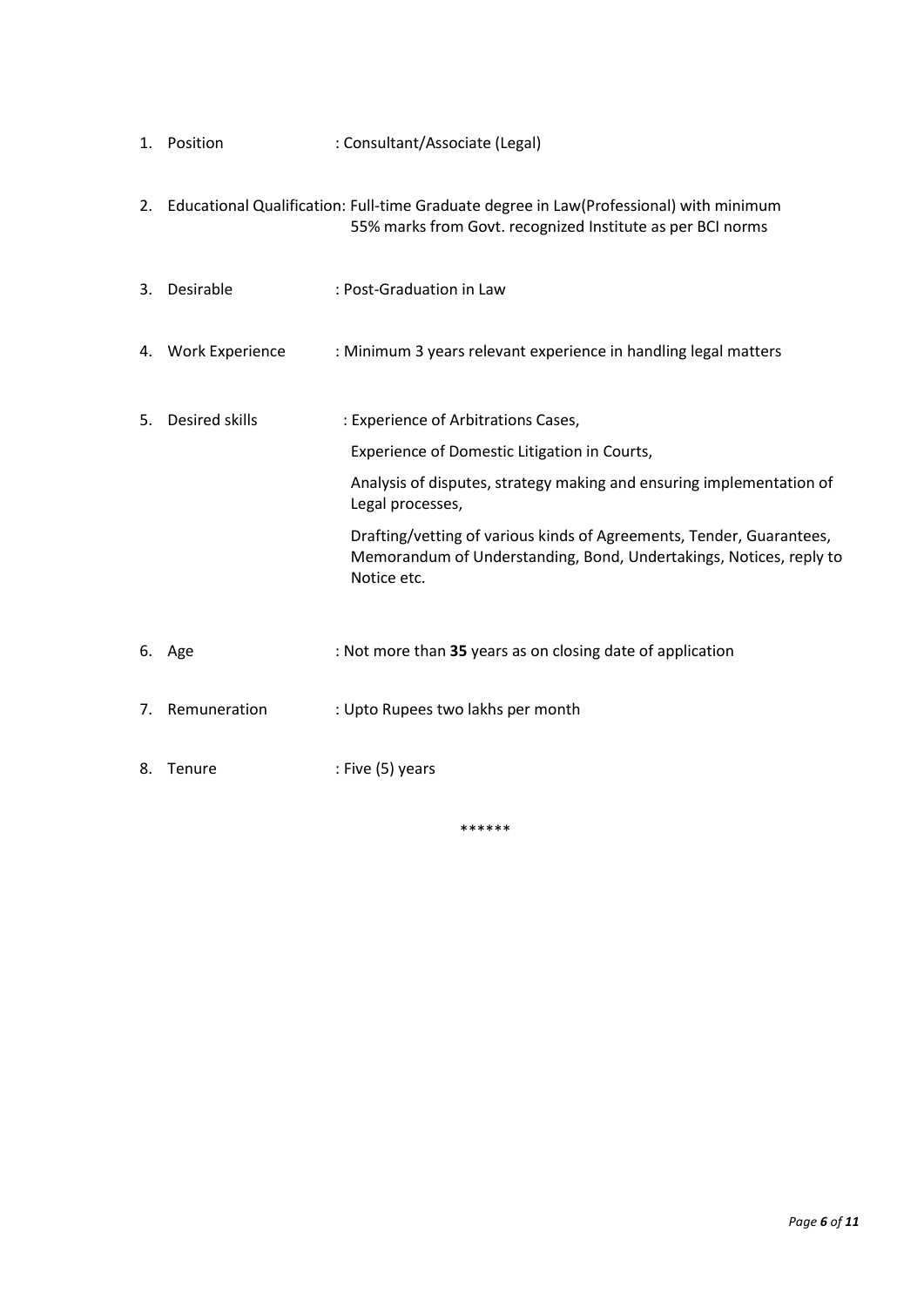|    | 1. Position                      | : Consultant/Associate (HR/Admin.)                                                                                                                                                                                                                                                                                                                 |
|----|----------------------------------|----------------------------------------------------------------------------------------------------------------------------------------------------------------------------------------------------------------------------------------------------------------------------------------------------------------------------------------------------|
| 2. | <b>Educational Qualification</b> | : Post Graduate degree in Management with specialization in HR<br>/Personnel with minimum 60% marks                                                                                                                                                                                                                                                |
|    |                                  | or                                                                                                                                                                                                                                                                                                                                                 |
|    |                                  | Post Graduate degree in Personnel Management &Industrial<br>Relations with minimum 60% marks                                                                                                                                                                                                                                                       |
|    |                                  | (From a Govt. recognized University/Institute as per UGC/AICTE)                                                                                                                                                                                                                                                                                    |
| 3. | <b>Work Experience</b>           | : Min. 3 years relevant experience in reputed organisation(s)                                                                                                                                                                                                                                                                                      |
| 4. | <b>Desired Skills</b>            | : Establishment, Manpower Planning, Recruitment, Training and<br>Development, Performance Management, Payroll, Compliance<br>of Labour laws, Contract management related to HR&Admin.,<br>General Administration, Events Management, Hospitality &<br>Welfare, Procurement of Office Items, Logistics, Statutory<br>compliances under various laws |
|    | 5. Age                           | : Not more than 40 years as on closing date of applications                                                                                                                                                                                                                                                                                        |
| 6. | Remuneration                     | : Upto Rupees Two lakhs per month                                                                                                                                                                                                                                                                                                                  |
| 7. | Tenure                           | : Upto 5 years                                                                                                                                                                                                                                                                                                                                     |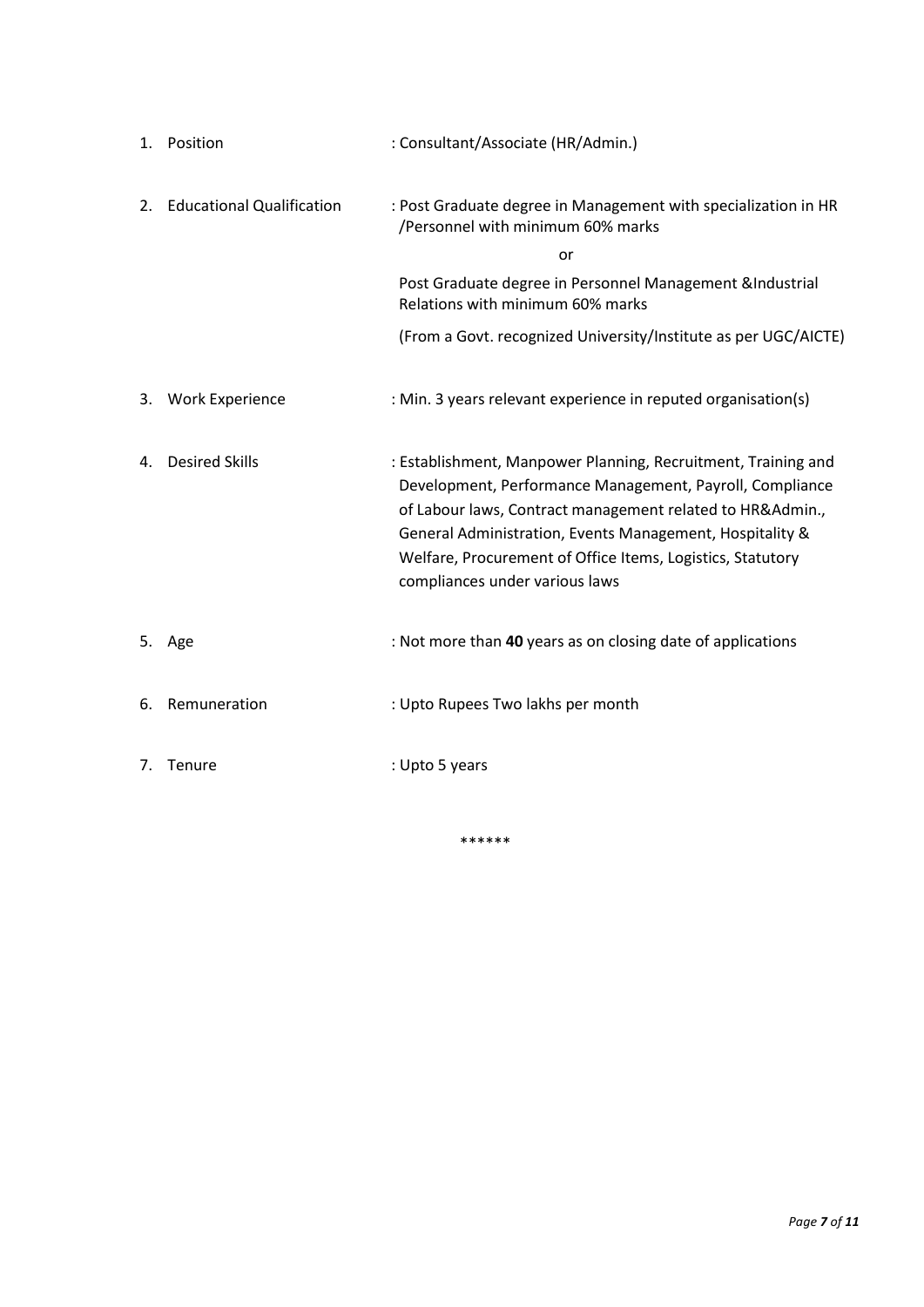|                | 1. Position                 | $\ddot{\phantom{0}}$ | Consultant/Associate (Finance)                                                                                                                                                                                         |
|----------------|-----------------------------|----------------------|------------------------------------------------------------------------------------------------------------------------------------------------------------------------------------------------------------------------|
| $\overline{2}$ | Educational qualification : |                      | Qualified Chartered Accountant only                                                                                                                                                                                    |
| 3.             | <b>Work Experience</b>      | $\ddot{\phantom{a}}$ | Minimum 5 years relevant experience in reputed organisation(s)                                                                                                                                                         |
| 4.             | <b>Desired Skills</b>       |                      | Accounting knowledge of preparation of Budget, Balance sheets, P&L<br>account, Cash-flows in upstream sector                                                                                                           |
|                |                             |                      | Deep understanding of key terms and conditions of Production Sharing<br>Contract/Revenue Sharing Contract, and knowledge of costing principles<br>and mythologies for evaluation of cost of crude oil and natural gas  |
|                |                             |                      | Modelling Skills in MS-Excel of E&P projects and computation of Cash<br>Flows/IRR                                                                                                                                      |
|                |                             |                      | Knowledge of Corporate Income Tax, Indirect tax, GST, Corporate Laws (eg.<br>Contract and Companies Act), Capital Budgeting, Project Evaluation<br>techniques, Petroleum Laws and Rules applicable in upstream sector, |
|                |                             |                      | Preparation of Budget, Salaries, accounting, tender processing, Cash &<br>Bank Payments including foreign remittances and Conversant with Tally<br>accounting programme                                                |
|                | 5. Age                      | $\ddot{\phantom{a}}$ | Not more than 35 years as on closing date of applications                                                                                                                                                              |
| 6.             | Remuneration                |                      | Upto Rupees two lakhs per month                                                                                                                                                                                        |
| 7.             | Tenure                      |                      | Upto 5 years                                                                                                                                                                                                           |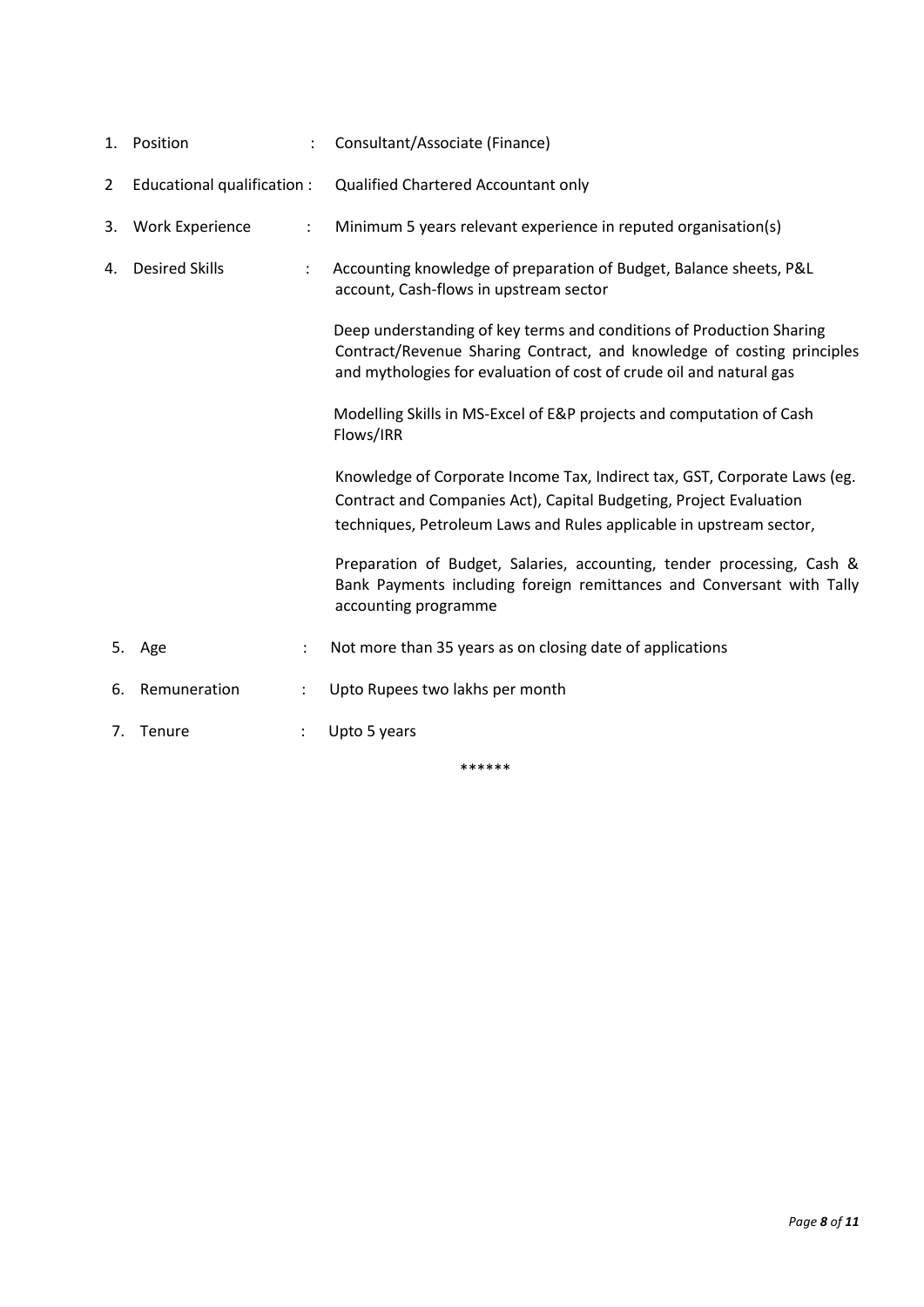|    | 1. Position                    |                      | Consultant/Associate (Materials Management)                                                                                                                                                                                                                                                     |
|----|--------------------------------|----------------------|-------------------------------------------------------------------------------------------------------------------------------------------------------------------------------------------------------------------------------------------------------------------------------------------------|
|    | 2. Educational qualification : |                      | Graduate degree in Mechanical/Electrical/Civil/Instrumentation /<br>Petroleum/Applied Petroleum/Chemical Engineering min. 60% marks                                                                                                                                                             |
|    |                                |                      | (From a Govt. recognized University/Institute as per UGC/AICTE norms)                                                                                                                                                                                                                           |
|    | 3. Work Experience             | ÷                    | Minimum 3 years relevant experience in reputed organisation(s)                                                                                                                                                                                                                                  |
| 4. | <b>Desired Skills</b>          | $\ddot{\phantom{a}}$ | Procurements (Indigenous/Imports) of Goods and Services,<br>Exposure of e-bidding process/SAP MM module etc.,<br>Awareness of Rules and procedures, and procurement methods in<br>private/Govt. sectors<br>Knowledge of Taxation Issues, liaison with banks etc. would be an<br>added advantage |
|    | 5. Age                         | $\ddot{\phantom{0}}$ | Not more than 35 years as on closing date of applications                                                                                                                                                                                                                                       |
|    | 6. Remuneration                | ÷                    | Upto Rupees two lakhs per month                                                                                                                                                                                                                                                                 |
| 7. | Tenure                         |                      | Upto 5 years                                                                                                                                                                                                                                                                                    |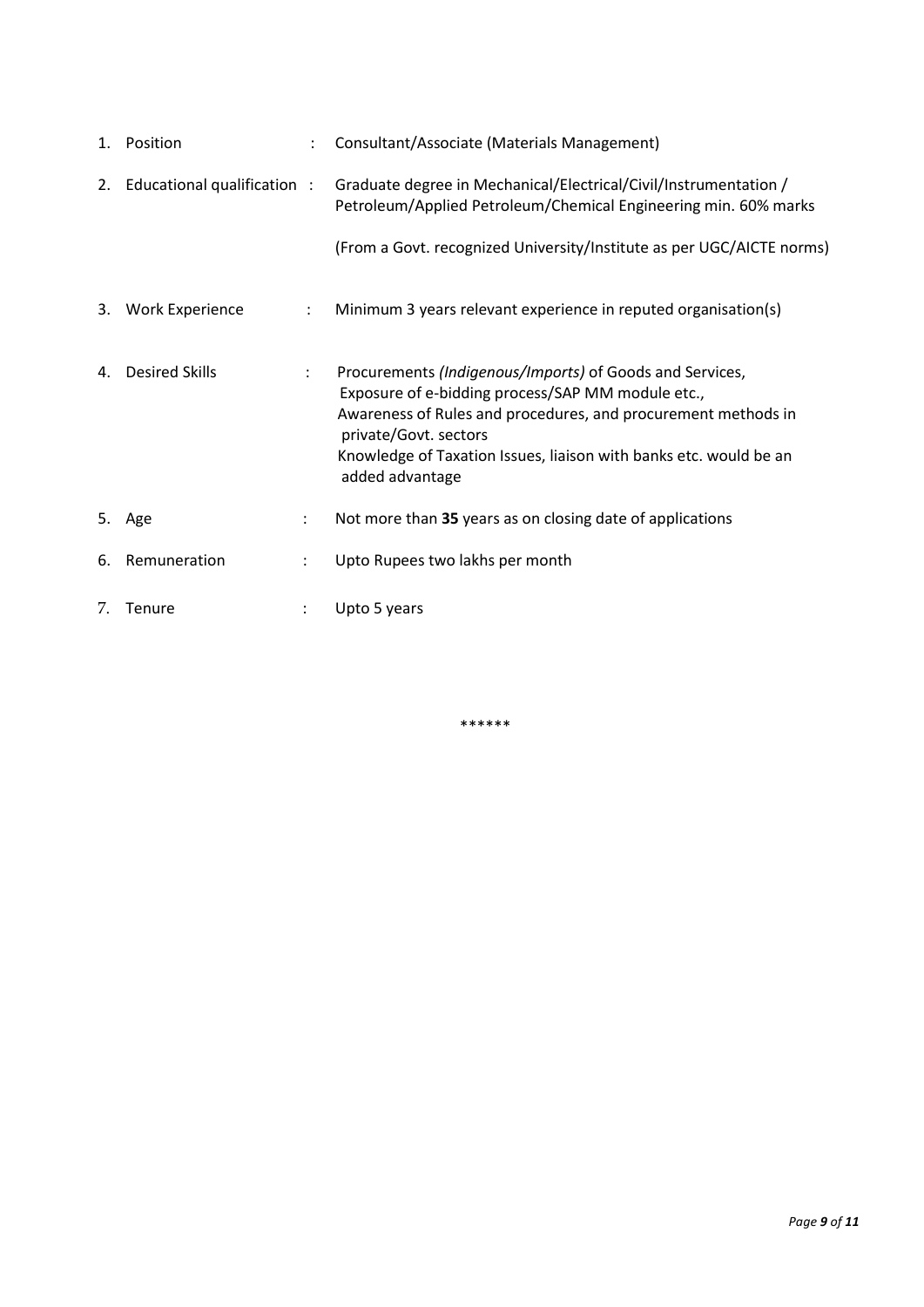|    | 1. Position           | : Consultant/Associate (Civil)                                                                                                                                                                                                             |
|----|-----------------------|--------------------------------------------------------------------------------------------------------------------------------------------------------------------------------------------------------------------------------------------|
|    |                       | 2. Educational Qualification: Bachelor's Degree/Diploma in Civil Engineering with minimum 60%<br>marks from a Govt. recognized University/Institute as per UGC/AICTE                                                                       |
|    | 3. Work Experience    | : Minimum 5 years relevant experience in reputed organisation(s)                                                                                                                                                                           |
| 4. | <b>Desired Skills</b> | : Experience of Building Construction,<br>Sound knowledge of Structural Engineering work,<br>Planning, designing and execution of office spaces, Interiors Work,<br>Building maintenance and renovation jobs,<br><b>Office Civil works</b> |
|    | 5. Age                | : Not more than 45 years as on closing date of applications                                                                                                                                                                                |
| 6. | Remuneration          | : Upto Rupees two lakhs per month                                                                                                                                                                                                          |
| 7. | Tenure                | : Upto 5 years                                                                                                                                                                                                                             |